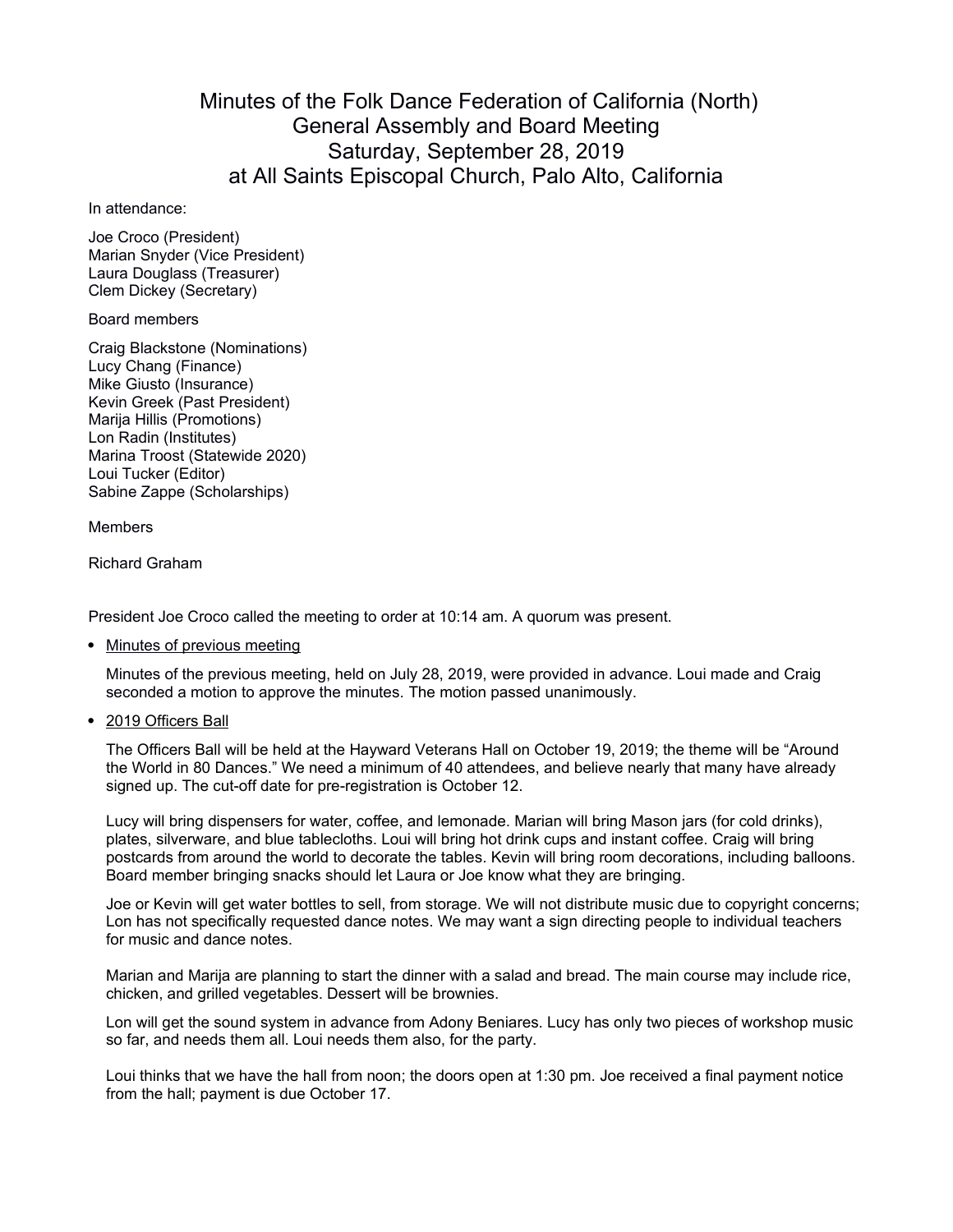2020 Statewide – Marina Troost, written report included

Marina has chosen a theme: "Pastoral Fandango." She is looking for dances which have animal names.

Ahmet Lűleci has pointed out that our offered fee is lower that what is provided by other weekend events, particularly Monte Toyon. Ahmet has orally agreed to teach, but has not yet signed a contract. The teachers fees were based on past years; Clem noted that we should consider adjusting them in the future. The consensus was leave the fees as they are this year. We are not sure of the revenue from a North Bay event, and hope for a good turnout from surrounding areas such as San Francisco, South Bay, East Bay, and Sacramento. Ahmet will also have a session at Saratoga the preceding Thursday.

Lucy noted that we should not charge for water, tea, or coffee, or basic snacks. Loui suggested that we offer a premium snack for a price. She noted that we should not sell bottled water, as it is usually a non eco-friendly form of tap water. Clem noted that Redding had a donation basket next to their snacks. Saturday lunch will be from Costco; we are planning to charge \$12 to make a bit of money.

Chubritza is contracted to play in the main hall. Marina has been considering additional music in the kafana. Having more musicians might attract people who come specifically for live music. Loui noted that we would need ground rules for the kafana music: it should play only during Chubritza's breaks, and should be acoustic (not amplified). Furthermore we need to make sure that Chubritza agrees to the arrangement.

Marina plans three levels of registration fees, based on date of payment, plus an at-the-door rate. Sabine volunteered to act as registrar. Work scholarships will be arranged through Marina (or her designee), but regular Federation scholarships will be handled by the Federation Scholarship Committee.

Loui noted that Marina needs to make hotel reservations for the North and South Federation Presidents (or reimburse the Presidents for alternate paid accommodations such as Airbnb). We have not had a price limit on alternate accommodations in the past, but it would be wise to set one. Joe, as North President, said that a stay in a private home would be nice. Loui will provide Marina with contact information for South President Pauline Klak.

Loui will need photos and biographies of the teachers, and possibly of Chubritza, for *Let's Dance!*

• President (Joe)

Joe would like to support Carolyn Cole-Sayre, who wants to start a folk dance club at San Francisco State University. She had no one at the first meeting on September 9, but had four folk dancers and some onlookers at a flash mob event on September 11.

• Treasurer (Laura)

Laura offered to send a spreadsheet to anyone who wanted one before the next meeting. Lucy indicated that she needed one as an aid in developing the budget.

Pursuing an item from the last meeting, Lon reported that Wells Fargo offers 1.6% annual interest on a 9 month CD. Our account is with Chase, which probably has similar rates. Marina noted that Patelco Credit Union has very good rates. Laura would prefer to deal with a single institution; Craig noted that we would have to verify that a credit union offered memberships to organizations. Laura noted that two institutions would require two meetings to transfer signatures to a new set of officers.

Website (Kevin)

Kevin suggested using CafePress to offer Federation-branded merchandise. Clem noted that their merchandise tends to have a generic look, as all uses have the same products with different logos. Craig noted that they are a good way to raise funds without dragging inventory around.

Kevin has been investigating online membership management software. The current software handles renewals but not donations. It is Open Source, and so could be modified to handle donations. We do not need an SSL certificate until we have a test version running. The function would include automatic credit card billing, with a notice sent beforehand.